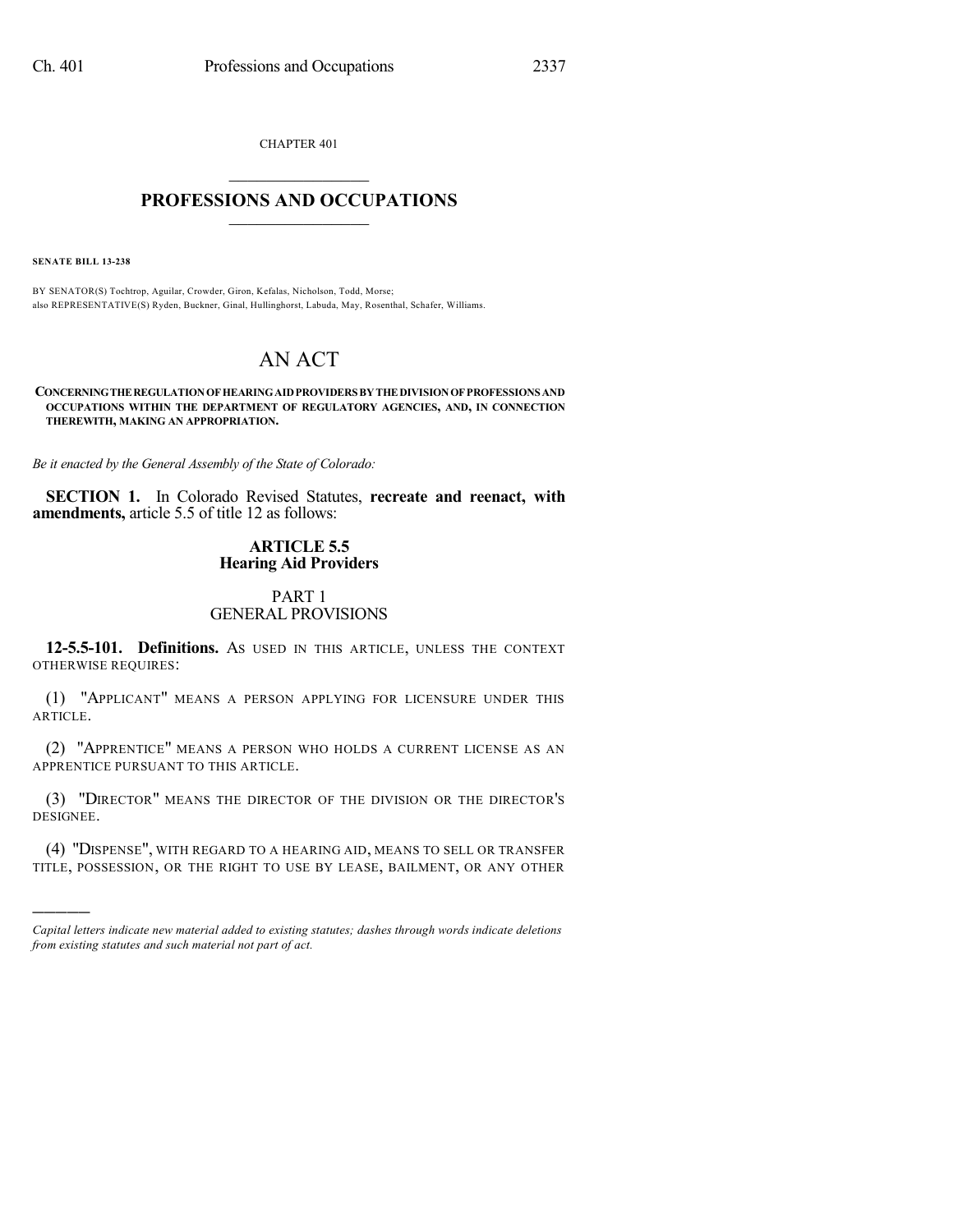METHOD. THE TERM DOES NOT APPLY TO WHOLESALE TRANSACTIONS WITH DISTRIBUTORS OR DEALERS.

(5) "DIVISION" MEANS THE DIVISION OF PROFESSIONS AND OCCUPATIONS IN THE DEPARTMENT OF REGULATORY AGENCIES.

(6)(a) "HEARING AID" MEANS A WEARABLE DEVICE DESIGNED OR OFFERED TO BE CUSTOMIZED FOR THE PURPOSE OF COMPENSATING FOR IMPAIRED HUMAN HEARING AND INCLUDES:

(I) ANY PARTS, ATTACHMENTS, OR ACCESSORIES TO THE INSTRUMENT OR DEVICE, AS DEFINED IN RULES ADOPTED BY THE DIRECTOR; AND

(II) EAR MOLDS, EXCLUDING BATTERIES AND CORDS.

(b) THE TERM DOES NOT INCLUDE A SURGICALLY IMPLANTED HEARING DEVICE.

(7) "HEARING AID PROVIDER" MEANS A PERSON ENGAGED IN THE PRACTICE OF DISPENSING, FITTING, OR DEALING IN HEARING AIDS.

(8) "LICENSEE" MEANS A PERSON WHO HOLDS A CURRENT LICENSE AS A HEARING AID PROVIDER PURSUANT TO THIS ARTICLE.

(9) "PRACTICE OF DISPENSING, FITTING, OR DEALING IN HEARING AIDS"INCLUDES:

(a) SELECTING AND ADAPTING HEARING AIDS FOR SALE;

(b) TESTING HUMAN HEARING FOR PURPOSES OF SELECTING AND ADAPTING HEARING AIDS FOR SALE; AND

(c) MAKING IMPRESSIONS FOR EAR MOLDS AND COUNSELING AND INSTRUCTING PROSPECTIVE USERS FOR PURPOSES OF SELECTING, FITTING, ADAPTING, OR SELLING HEARING AIDS.

(10) "SURGICALLY IMPLANTED HEARING DEVICE" MEANS A DEVICE THAT IS DESIGNED TO PRODUCE USEFUL HEARING SENSATIONS TO A PERSON WITH A HEARING IMPAIRMENT AND THAT HAS, AS ONE OR MORE COMPONENTS, A UNIT THAT IS SURGICALLY IMPLANTED INTO THE EAR, SKULL, OR OTHER INTERIOR PART OF THE BODY. THE TERM INCLUDES ANY ASSOCIATED UNIT THAT MAY BE WORN ON THE BODY.

**12-5.5-102. Scope of article - exemption.**(1) THIS ARTICLE DOES NOT APPLY TO PERSONS WHO ARE:

(a) LICENSED PURSUANT TO SECTION 22-60.5-210, C.R.S., AND WHO ARE NOT LICENSED UNDER THIS ARTICLE FOR WORK UNDERTAKEN AS PART OF THEIR EMPLOYMENT BY, OR CONTRACTUAL AGREEMENT WITH, THE PUBLIC SCHOOLS; OR

(b) ENGAGED IN THE PRACTICE OF AUDIOLOGY OR THE PRACTICE OF DISPENSING, FITTING, OR DEALING IN HEARING AIDS IN THE DISCHARGE OF THEIR OFFICIAL DUTIES IN THE SERVICE OF THE UNITED STATES ARMED FORCES, PUBLIC HEALTH SERVICE,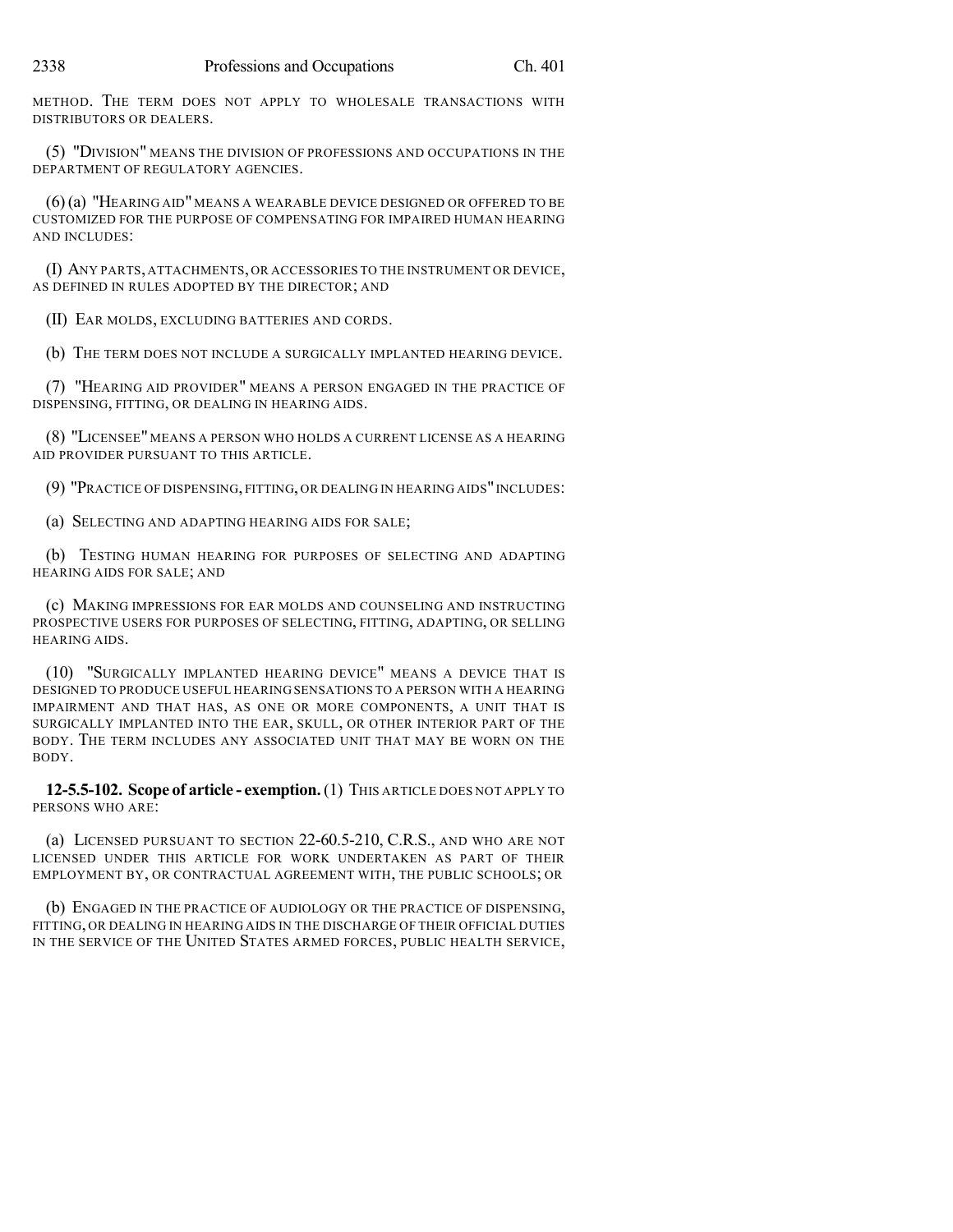COAST GUARD, OR VETERANS ADMINISTRATION.

(2) THIS ARTICLE DOES NOT APPLY TO THE WHOLESALE SALES OF HEARING AIDS.

(3) NOTHING IN THIS ARTICLE AUTHORIZES A HEARING AID PROVIDER TO ENGAGE IN THE PRACTICE OF MEDICINE AS DEFINED IN SECTION 12-36-106.

(4) NOTHING IN THIS ARTICLE PROHIBITS A BUSINESS OR LICENSEE FROM:

(a) HIRING AND EMPLOYING UNLICENSED STAFF TO ASSIST WITH CONDUCTING BUSINESS PRACTICES AND TO ASSIST IN DISPENSING HEARING AIDS IF THE UNLICENSED STAFF ARE PROPERLY SUPERVISED BY A LICENSEE; EXCEPT THAT THE EMPLOYEES MAY NOT CONDUCT HEARING TESTS OR PERFORM THE INITIAL FITTING OF HEARING AIDS; OR

(b) PERFORMING TASKS THAT WOULD BE PERMISSIBLE IF THE LICENSEE WAS NOT LICENSED.

(5) THIS ARTICLE DOES NOT APPLY TO THE DISPENSING OF HEARING AIDS OUTSIDE OF THIS STATE.

(6) AN AUDIOLOGIST LICENSED PURSUANT TO ARTICLE 29.9 OF THIS TITLE IS NOT REQUIRED TO OBTAIN A LICENSE PURSUANT TO THIS ARTICLE.

**12-5.5-103. Scope of practice.** (1) THE SCOPE OF PRACTICE FOR A HEARING AID PROVIDER INCLUDES:

(a) ELICITING PATIENT CASE HISTORIES, INCLUDING MEDICAL, OTOLOGICAL, PHARMACOLOGICAL, OCCUPATIONAL, AND PREVIOUS AMPLIFICATION HISTORY AND PATIENT ATTITUDES AND EXPECTATIONS;

(b) ADMINISTERING OTOSCOPY FOR THE PURPOSE OF IDENTIFYING POSSIBLE OTOLOGICAL CONDITIONS, INCLUDING CONDITIONS DESCRIBED IN SECTION 12-5.5-301(1)(b), THAT MAY INDICATE THE NEED FOR MEDICAL REFERRAL OR THAT MAY HAVE A BEARING ON NEEDED REHABILITATIVE MEASURES, OUTCOMES, OR RECOMMENDATIONS;

(c) ADMINISTERING AND INTERPRETING TESTS OF HUMAN HEARING, INCLUDING APPROPRIATE OBJECTIVE AND SUBJECTIVE METHODOLOGY AND MEASURES;

(d) DETERMINING A PERSON'S CANDIDACY FOR HEARING AIDS OR HEARING ASSISTIVE DEVICES, REFERRING THE PERSON FOR SURGICALLY IMPLANTED HEARING DEVICE EVALUATION, OR RECOMMENDING OTHER CLINICAL, REHABILITATIVE, OR MEDICAL INTERVENTIONS;

(e) PRESCRIBING, SELECTING, AND FITTING APPROPRIATE HEARING INSTRUMENTS AND ASSISTIVE DEVICES,INCLUDINGAPPROPRIATE TECHNOLOGY,ELECTROACOUSTIC TARGETS,PROGRAMMING PARAMETERS,AND SPECIAL APPLICATIONS,AS INDICATED;

(f) ASSESSING HEARING INSTRUMENT EFFICACY USING APPROPRIATE FITTING VERIFICATION METHODOLOGY, INCLUDING AVAILABLE FITTING VALIDATION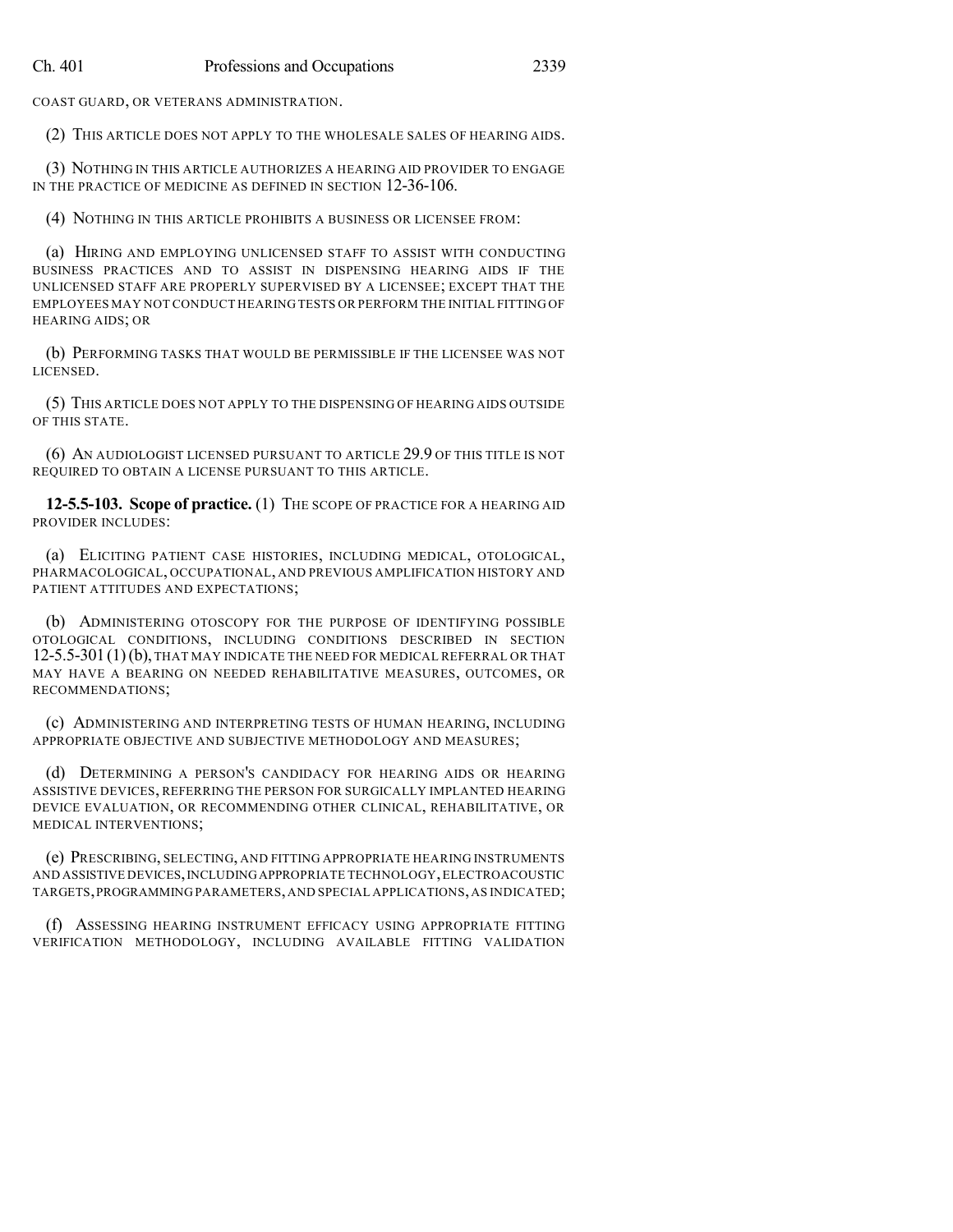METHODS;

(g) TAKING EAR IMPRESSIONS AND PREPARING EAR MOLDS FOR HEARING INSTRUMENTS, ASSISTIVE DEVICES, TELECOMMUNICATIONS APPLICATIONS, EAR PROTECTION, AND OTHER RELATED APPLICATIONS;

(h) DESIGNING AND MODIFYING EAR MOLDS AND AUDITORY EQUIPMENT TO MEET INDIVIDUAL PATIENT NEEDS;

(i) PROVIDING COUNSELING AND AURAL REHABILITATIVE SERVICES IN THE USE AND CARE OF HEARING INSTRUMENTS AND ASSISTIVE DEVICES AND FOR EFFECTIVELY USING COMMUNICATION COPING STRATEGIES AND OTHER APPROACHES TO FOSTER OPTIMAL PATIENT REHABILITATION; AND

(j) PROVIDING SUPERVISION AND TRAINING OF THOSE ENTERING THE DISPENSING PROFESSION.

**12-5.5-104. Title protection - use of title.** IT IS UNLAWFUL FOR ANY PERSON TO USE THE TITLE "HEARING AID PROVIDER" OR "HEARING AID DISPENSER" UNLESS HE OR SHE IS LICENSED AS A HEARING AID PROVIDER PURSUANT TO THIS ARTICLE.

**12-5.5-105. Repeal of article.** (1) THIS ARTICLE IS REPEALED, EFFECTIVE SEPTEMBER 1, 2020.

(2) PRIOR TO THIS REPEAL, THE DEPARTMENT OF REGULATORY AGENCIES SHALL REVIEW THE LICENSING AND SUPERVISORY FUNCTIONS OF THE DIRECTOR AS PROVIDED IN SECTION 24-34-104, C.R.S.

#### PART 2 LICENSING

**12-5.5-201. License required- application-qualifications.**(1) AHEARING AID PROVIDER SHALL OBTAIN A LICENSE PURSUANT TO THIS SECTION BEFORE ENGAGING IN THE PRACTICE OF DISPENSING, FITTING, OR DEALING IN HEARING AIDS.

(2) (a) AN APPLICANT SHALL SUBMIT AN APPLICATION TO THE DIRECTOR CONTAINING THE INFORMATION DESCRIBED IN THIS SUBSECTION (2) AND SHALL PAY A FEE DETERMINED AND COLLECTED PURSUANT TO SECTION 24-34-105,C.R.S.THE DIRECTOR MAY DENY AN APPLICATION FOR LICENSURE IF THE REQUIRED INFORMATION IS NOT SUBMITTED OR IF AN APPLICANT'S APPRENTICE LICENSE,ISSUED PURSUANT TO SECTION 12-5.5-204, HAS BEEN REVOKED. IF AN APPLICANT OR LICENSEE FAILS TO NOTIFY THE DIRECTOR OF A CHANGE IN THE SUBMITTED INFORMATION WITHIN THIRTY DAYS AFTER THE CHANGE, THE FAILURE IS CAUSE FOR DISCIPLINARY ACTION.

(b) AN APPLICANT SHALL INCLUDE THE FOLLOWING INFORMATION IN EVERY APPLICATION FOR LICENSURE PURSUANT TO THIS SECTION:

(I) THE APPLICANT'S NAME, BUSINESS ADDRESS, AND BUSINESS TELEPHONE NUMBER AND OTHER CONTACT INFORMATION AS DETERMINED BY THE DIRECTOR;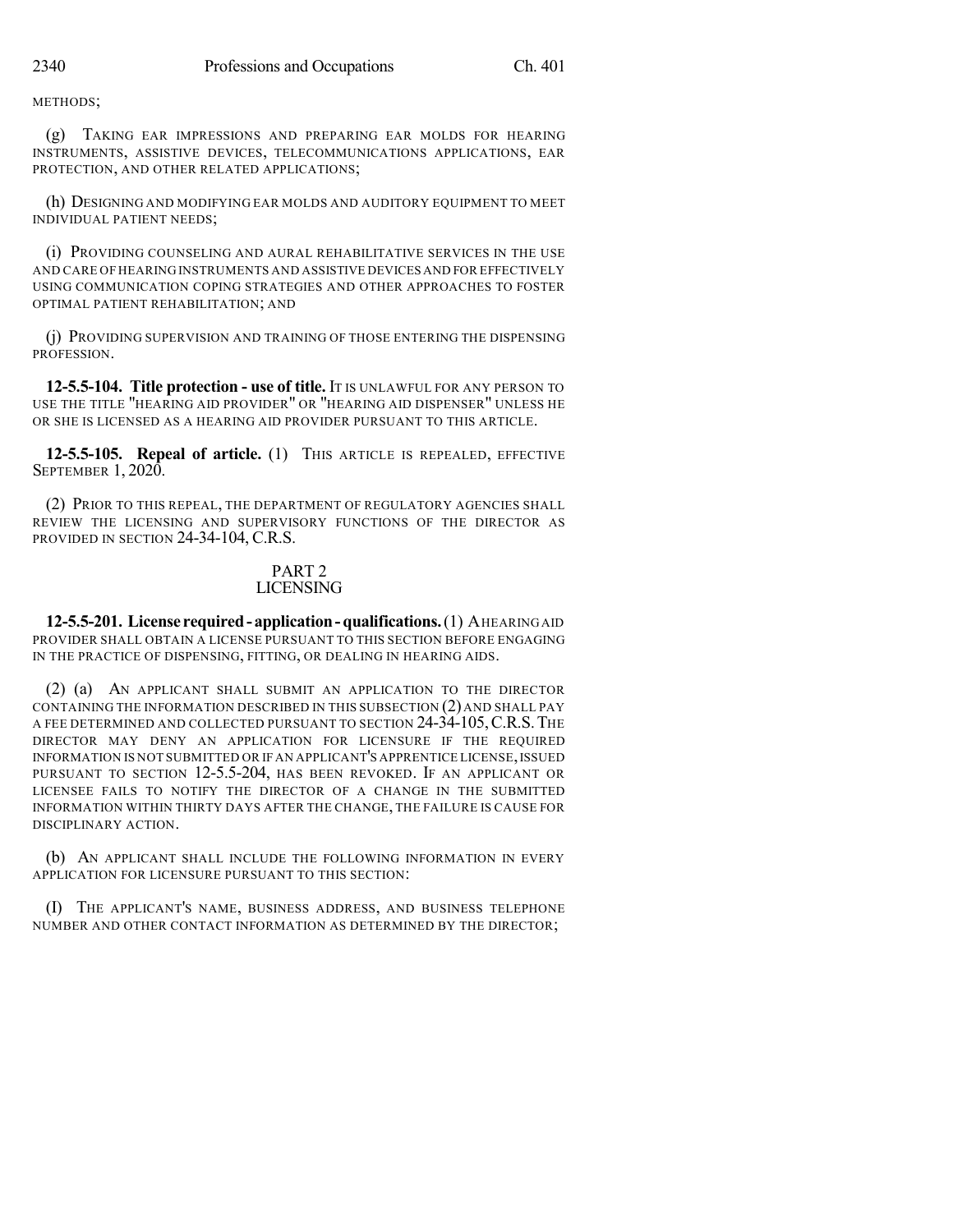(II) A STATEMENT INDICATING WHETHER:

(A) A HEARING AID PROVIDER LICENSE, CERTIFICATE, OR REGISTRATION WAS ISSUED TO THE APPLICANTBY A LOCAL,STATE,OR NATIONAL HEALTH CARE AGENCY;

(B) THE LICENSE,CERTIFICATE, OR REGISTRATION WAS SUSPENDED OR REVOKED;

(C) CHARGES OR COMPLAINTS ARE PENDING AGAINST THE APPLICANT; AND

(D) DISCIPLINARY ACTION WAS TAKEN.

(3) IN ORDER TO QUALIFY FOR LICENSURE PURSUANT TO THIS SECTION, AN APPLICANT MUST EITHER:

(a) HAVE PASSED THE NATIONAL COMPETENCY EXAMINATION OF THE NATIONAL BOARD FOR CERTIFICATION IN HEARING INSTRUMENT SCIENCES (NBC-HIS), UNLESS THE DIRECTOR DETERMINES, BY RULE, THAT THIS EXAMINATION NO LONGER MEETS THE MINIMUM STANDARDS NECESSARY FOR LICENSURE, IN WHICH CASE, ONLY AN EXAMINATION THAT THE APPLICANT PASSED PRIOR TO THE DATE OF THE RULING WILL BE ACCEPTABLE; OR

(b) HAVE PASSED AN APPROPRIATE ENTRY-LEVEL EXAMINATION,AS DETERMINED BY THE DIRECTOR, AND:

(I) COMPLETED AT LEAST SIX MONTHS OF TRAINING WITH AN AUDIOLOGIST OR LICENSED HEARING AID PROVIDER, PURSUANT TO SECTION 12-5.5-204; OR

(II) HAVE AN ASSOCIATE'S DEGREE IN HEARING AID FITTING AND DISPENSING THAT, AT THE TIME THE APPLICANT WAS ENROLLED AND GRADUATED, WAS OFFERED BY AN INSTITUTION OF HIGHER EDUCATION OR A POST-SECONDARY EDUCATION PROGRAM ACCREDITED BY A NATIONAL, REGIONAL, OR STATE AGENCY RECOGNIZED BY THE UNITED STATES DEPARTMENT OF EDUCATION, OR A PROGRAM APPROVED BY THE DIRECTOR.

**12-5.5-202. Licensure - certificate - expiration - renewal - reinstatement fees.** (1) (a) THE DIRECTOR SHALL LICENSE ALL APPLICANTS WHO MEET THE REQUIREMENTS FOR LICENSURE IN THIS ARTICLE.

(b) THE DIRECTOR SHALL ISSUE OR DENY A LICENSE WITHIN SIXTY DAYS AFTER THE DATE THE APPLICATION IS RECEIVED.

(c) THE DIRECTOR SHALL GIVE EACH LICENSEE A LICENSE BEARING A UNIQUE LICENSE NUMBER. THE LICENSEE SHALL INCLUDE THE LICENSE NUMBER ON ALL WRITTEN CONTRACTS AND RECEIPTS.

(2) LICENSES ISSUED PURSUANT TO THIS ARTICLE EXPIRE PURSUANT TO A SCHEDULE ESTABLISHED BY THE DIRECTOR AND MUST BE RENEWED OR REINSTATED PURSUANT TO SECTION 24-34-102 (8), C.R.S. THE DIRECTOR SHALL ESTABLISH RENEWAL FEES AND DELINQUENCY FEES FOR REINSTATEMENT PURSUANT TO SECTION 24-34-105, C.R.S. IF A PERSON FAILS TO RENEW HIS OR HER LICENSE PURSUANT TO THE SCHEDULE ESTABLISHED BY THE DIRECTOR, THE LICENSE EXPIRES. A PERSON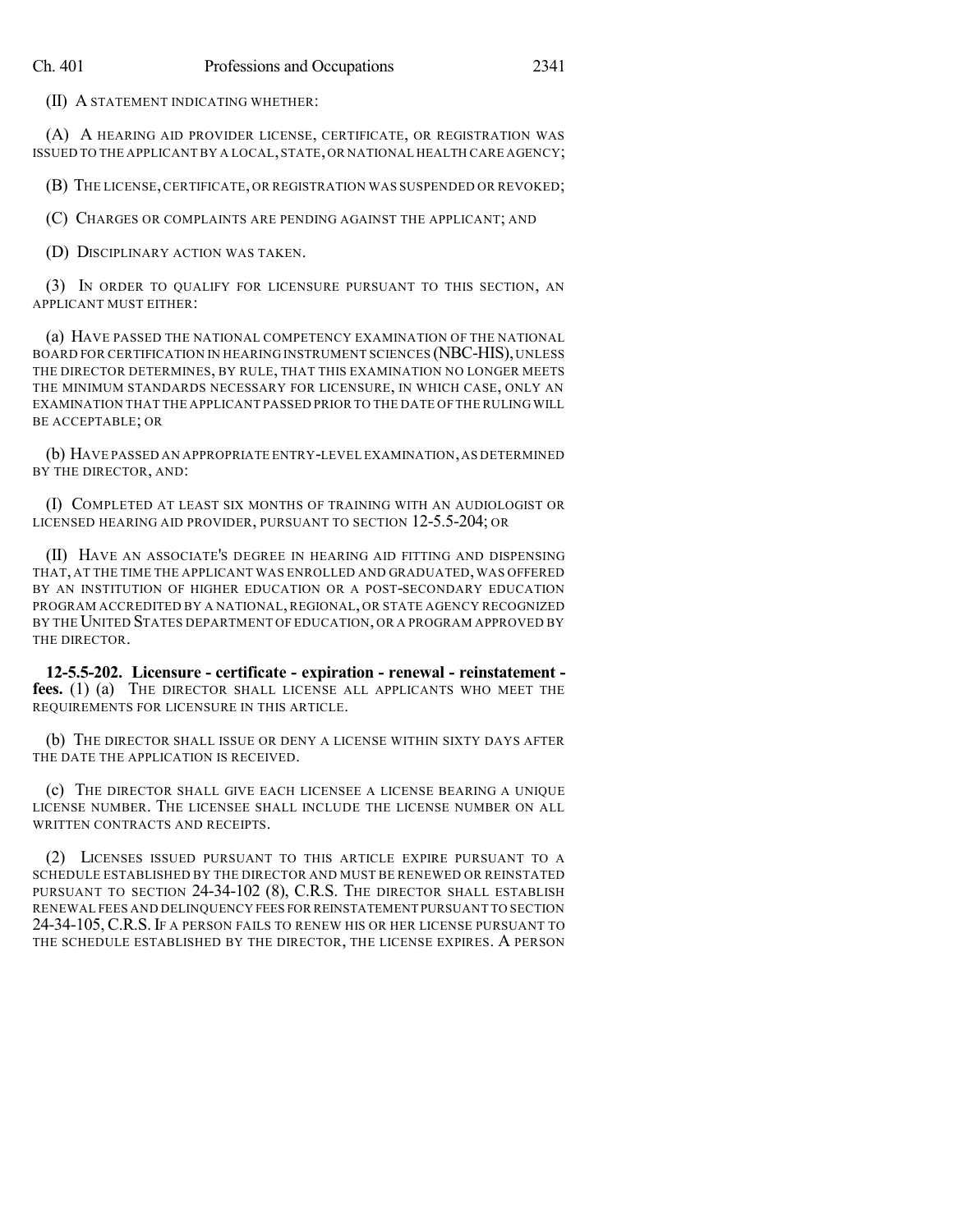WHOSE LICENSE HAS EXPIRED IS SUBJECT TO THE PENALTIES SET FORTH IN THIS ARTICLE OR IN SECTION 24-34-102 (8), C.R.S.

**12-5.5-203. Licensure by endorsement- rules.**(1) THE DIRECTOR SHALL ISSUE A LICENSE BY ENDORSEMENT TO PRACTICE AS A HEARING AID PROVIDER IN THIS STATE TO AN INDIVIDUAL WHO POSSESSES AN ACTIVE LICENSE IN GOOD STANDING TO PRACTICE IN THAT PROFESSION IN ANOTHER STATE OR TERRITORY OF THE UNITED STATES OR IN A FOREIGN COUNTRY IF THE APPLICANT:

(a) PRESENTS PROOF SATISFACTORY TO THE DIRECTOR THAT THE INDIVIDUAL POSSESSES A VALID LICENSE FROM ANOTHER STATE OR JURISDICTION THAT REQUIRES QUALIFICATIONS SUBSTANTIALLY EQUIVALENT TO THE QUALIFICATIONS FOR LICENSURE IN THIS STATE AND MEETS ALL OTHER REQUIREMENTS FOR LICENSURE PURSUANT TO THIS ARTICLE; AND

(b) PAYS THE LICENSURE FEE ESTABLISHED UNDER SECTION 12-5.5-201.

(2) THE DIRECTOR MAY SPECIFY BY RULE WHAT CONSTITUTES SUBSTANTIALLY EQUIVALENT QUALIFICATIONS FOR THE PURPOSES OF THIS SECTION.

**12-5.5-204. Apprentice license - expiration - rules.**(1) APERSON TRAINING TO BE A LICENSED HEARING AID PROVIDER SHALL SUBMIT TO THE DIRECTOR AN APPLICATION CONTAINING THE INFORMATION DESCRIBED IN SUBSECTION (2) OF THIS SECTION AND SHALL PAY AN APPRENTICE LICENSE FEE DETERMINED AND COLLECTED PURSUANT TO SECTION 12-5.5-201.

(2) ON AND AFTER JUNE 1, 2014, THE DIRECTOR SHALL ISSUE AN APPRENTICE LICENSE TO A PERSON WHO PROVIDES, TO THE DIRECTOR'S SATISFACTION, VERIFICATION OF TRAINING TO BECOME A LICENSED HEARING AID PROVIDER, WHICH TRAINING IS UNDER THE DIRECT SUPERVISION OF A LICENSED HEARING AID PROVIDER WHOSE LICENSE IS IN GOOD STANDING.

(3) DURING THE TRAINING PERIOD:

(a) AN APPRENTICE IS NOT PERMITTED TO SELL HEARING AIDS INDEPENDENTLY OF THE SUPERVISING LICENSED HEARING AID PROVIDER;

(b) A SUPERVISING LICENSED HEARING AID PROVIDER RETAINS ULTIMATE RESPONSIBILITY FOR THE CARE PROVIDED BY THE APPRENTICE AND IS SUBJECT TO DISCIPLINARY ACTION BY THE DIRECTOR FOR FAILURE TO PROVIDE ADEQUATE SUPERVISION.

(4) ANY PERSON ISSUED AN APPRENTICE LICENSE UNDER THIS SECTION IS SUBJECT TO:

(a) DISCIPLINE UNDER SECTION 12-5.5-402 FOR ENGAGING IN AN ACT THAT CONSTITUTES GROUNDS FOR DISCIPLINE UNDER SECTION 12-5.5-501; AND

(b) A CEASE-AND-DESIST ORDER UNDER SECTION 12-5.5-403 FOR ENGAGING IN BEHAVIOR SET FORTH IN SECTION 12-5.5-403.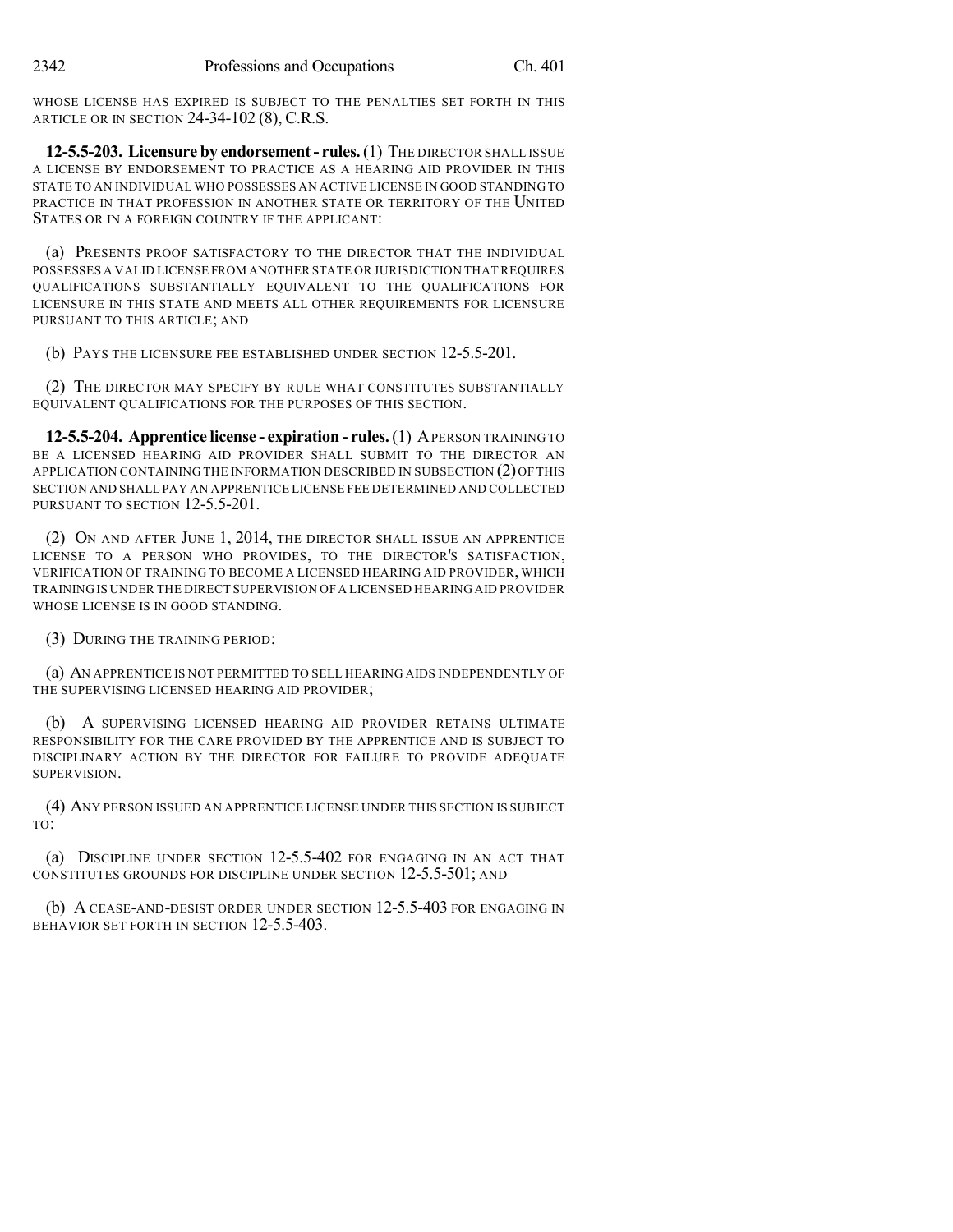(5) AN APPRENTICE LICENSE ISSUED UNDER THIS SECTION IS RENEWABLE AND IS SUBJECT TO SECTION 12-5.5-202 (2).

(6) AN ASSOCIATE LICENSE ISSUED PURSUANT TO SECTION 12-5.5-202.5 AS IT EXISTED PRIOR TO ITS REPEAL IN 2012 REMAINS VALID UNTIL THE EXPIRATION DATE ON THE LICENSE. THE DIRECTOR SHALL NOT RENEW, OR ISSUE NEW, ASSOCIATE LICENSES.

(7) ON AND AFTER JUNE 1, 2014, A PERSON IN THIS STATE TRAINING TO BE A LICENSED HEARING AID PROVIDER MUST POSSESS A VALID APPRENTICE LICENSE ISSUED BY THE DIRECTOR PURSUANT TO THIS ARTICLE AND RULES PROMULGATED PURSUANT TO THIS ARTICLE.

**12-5.5-205. Disposition of fees - legislative intent.** IT IS THE INTENT OF THE GENERAL ASSEMBLY TO FUND ALL DIRECT AND INDIRECT COSTS INCURRED IN THE IMPLEMENTATION OF THIS ARTICLE WITH ANNUAL LICENSE AND RENEWAL FEES.THE DIRECTOR SHALL TRANSMIT ALL FEES COLLECTED UNDER THIS ARTICLE TO THE STATE TREASURER,WHO SHALL CREDIT THEM TO THE DIVISION OF PROFESSIONS AND OCCUPATIONS CASH FUND CREATED IN SECTION 24-34-105, C.R.S.

**12-5.5-206. Retention of records- licensee's obligation.** EACH LICENSEE WHO SELLS A HEARING AID OR PROVIDES GOODS OR SERVICES TO A CUSTOMER SHALL DEVELOP A WRITTEN PLAN TO ENSURE THE MAINTENANCE OF CUSTOMER RECORDS. THE RECORDS MUST BE RETAINED FOR AT LEAST SEVEN YEARS AND IDENTIFY THE CUSTOMER BY NAME; THE GOODS OR SERVICES, EXCEPT BATTERIES, MINOR PARTS, AND ACCESSORIES, PROVIDED TO EACH CUSTOMER; AND THE DATE AND PRICE OF EACH TRANSACTION.

## PART 3 DIRECTOR: POWERS, DUTIES, AND RULES

**12-5.5-301. Director - powers - duties - rules.** (1) THE DIRECTOR MAY MAKE INVESTIGATIONS AND INSPECTIONS AS NECESSARY TO DETERMINE WHETHER AN APPLICANT OR LICENSEE HAS VIOLATED THIS ARTICLE OR ANY RULE ADOPTED BY THE DIRECTOR.

(2) THE DIRECTOR MAY APPLY TO A COURT OF COMPETENT JURISDICTION FOR AN ORDER ENJOINING ANY ACT OR PRACTICE THAT CONSTITUTES A VIOLATION OF THIS ARTICLE. UPON A SHOWING THAT A PERSON IS ENGAGING IN OR INTENDS TO ENGAGE IN THE ACT OR PRACTICE, THE COURT SHALL GRANT AN INJUNCTION, RESTRAINING ORDER, OR OTHER APPROPRIATE ORDER, REGARDLESS OF THE EXISTENCE OF ANOTHER REMEDY. ALL PROCEEDINGS RELATED TO SUCH ORDERS ARE GOVERNED BY THE COLORADO RULES OF CIVIL PROCEDURE.

(3) (a) THE DIRECTOR OR AN ADMINISTRATIVE LAW JUDGE HAS THE POWER TO ADMINISTER OATHS, TAKE AFFIRMATIONS OF WITNESSES, AND ISSUE SUBPOENAS TO COMPEL THE ATTENDANCE OF WITNESSES AND THE PRODUCTION OF ALL RELEVANT PAPERS, BOOKS, RECORDS, DOCUMENTARY EVIDENCE, AND MATERIALS IN ANY HEARING, INVESTIGATION, ACCUSATION, OR OTHER MATTER COMING BEFORE THE DIRECTOR PURSUANT TO THIS ARTICLE. THE DIRECTOR MAY APPOINT AN ADMINISTRATIVE LAW JUDGE PURSUANT TO PART 10 OF ARTICLE 30 OF TITLE 24,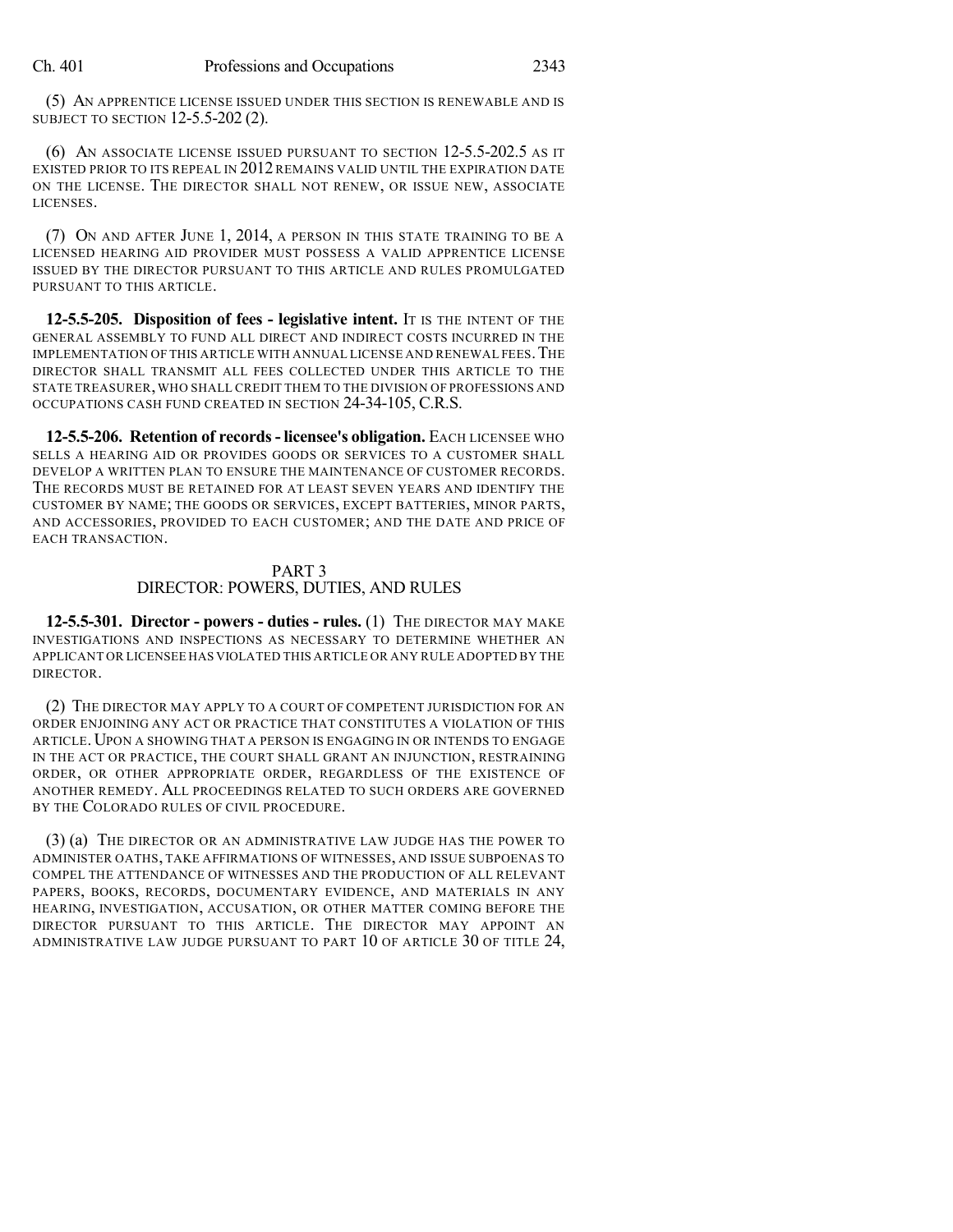C.R.S., TO TAKE EVIDENCE AND TO MAKE FINDINGS AND REPORT THEM TO THE DIRECTOR.

(b) UPON FAILURE OF ANY WITNESS TO COMPLY WITH A SUBPOENA OR PROCESS, THE DISTRICT COURT OF THE COUNTY IN WHICH THE SUBPOENAED PERSON OR LICENSEE RESIDES OR CONDUCTS BUSINESS, UPON APPLICATION BY THE DIRECTOR WITH NOTICE TO THE SUBPOENAED PERSON OR LICENSEE, MAY ISSUE TO THE PERSON OR LICENSEE AN ORDER REQUIRING THAT PERSON OR LICENSEE TO APPEAR BEFORE THE DIRECTOR; TO PRODUCE THE RELEVANT PAPERS, BOOKS, RECORDS, DOCUMENTARY EVIDENCE, OR MATERIALS IF SO ORDERED; OR TO GIVE EVIDENCE TOUCHING THE MATTER UNDER INVESTIGATION OR IN QUESTION. THE COURT MAY PUNISH A FAILURE TO OBEY THE ORDER OF THE COURT AS A CONTEMPT OF COURT.

(4) NO LATER THAN DECEMBER 31, 2013, AND THEREAFTER AS NECESSARY, THE DIRECTOR SHALL ADOPT RULES NECESSARY FOR THE ENFORCEMENT OR ADMINISTRATION OF THIS ARTICLE.

**12-5.5-302. Disciplinary actions.** (1) IF THE DIRECTOR DETERMINES THAT AN APPLICANT OR LICENSEE HAS COMMITTED ANY OF THE ACTS SPECIFIED IN PART 4 OF THIS ARTICLE, THE DIRECTOR MAY:

(a) ISSUE A LETTER OF ADMONITION;

(b) PLACE A LICENSEE ON PROBATION;

(c) IMPOSE AN ADMINISTRATIVE FINE NOT TO EXCEED TWO THOUSAND FIVE HUNDRED DOLLARS FOR EACH SEPARATE OFFENSE; OR

(d) DENY, REFUSE TO RENEW, REVOKE, OR SUSPEND THE LICENSE OF AN APPLICANT OR LICENSEE.

(2) WHEN A COMPLAINT OR INVESTIGATION DISCLOSES AN INSTANCE OF MISCONDUCT THAT, IN THE OPINION OF THE DIRECTOR, WARRANTS FORMAL ACTION, THE COMPLAINT SHALL NOT BE RESOLVED BY A DEFERRED SETTLEMENT, ACTION, JUDGMENT, OR PROSECUTION.

(3) A PERSON WHOSE LICENSE TO PRACTICE AS A HEARING AID PROVIDER OR APPRENTICE UNDER THIS ARTICLE IS REVOKED, OR WHO SURRENDERS HIS OR HER LICENSE TO AVOID DISCIPLINE,IS INELIGIBLE TO APPLY FOR ANY NEW LICENSE UNDER THIS ARTICLE FOR TWO YEARS AFTER THE DATE OF REVOCATION OR SURRENDER OF HIS OR HER LICENSE.

(4) (a) WHEN A COMPLAINT OR INVESTIGATION DISCLOSES AN INSTANCE OF MISCONDUCT THAT,IN THE OPINION OF THE DIRECTOR, DOES NOT WARRANT FORMAL ACTION BY THE DIRECTOR BUT THAT SHOULD NOT BE DISMISSED AS BEING WITHOUT MERIT, THE DIRECTOR MAY ISSUE AND SEND A LETTER OF ADMONITION TO THE LICENSEE.

(b) (I) WHEN THE DIRECTOR SENDS A LETTER OF ADMONITION TO A LICENSEE PURSUANT TO PARAGRAPH (a) OF THIS SUBSECTION (4), THE DIRECTOR SHALL ALSO ADVISE THE LICENSEE THAT HE OR SHE HAS THE RIGHT TO REQUEST IN WRITING,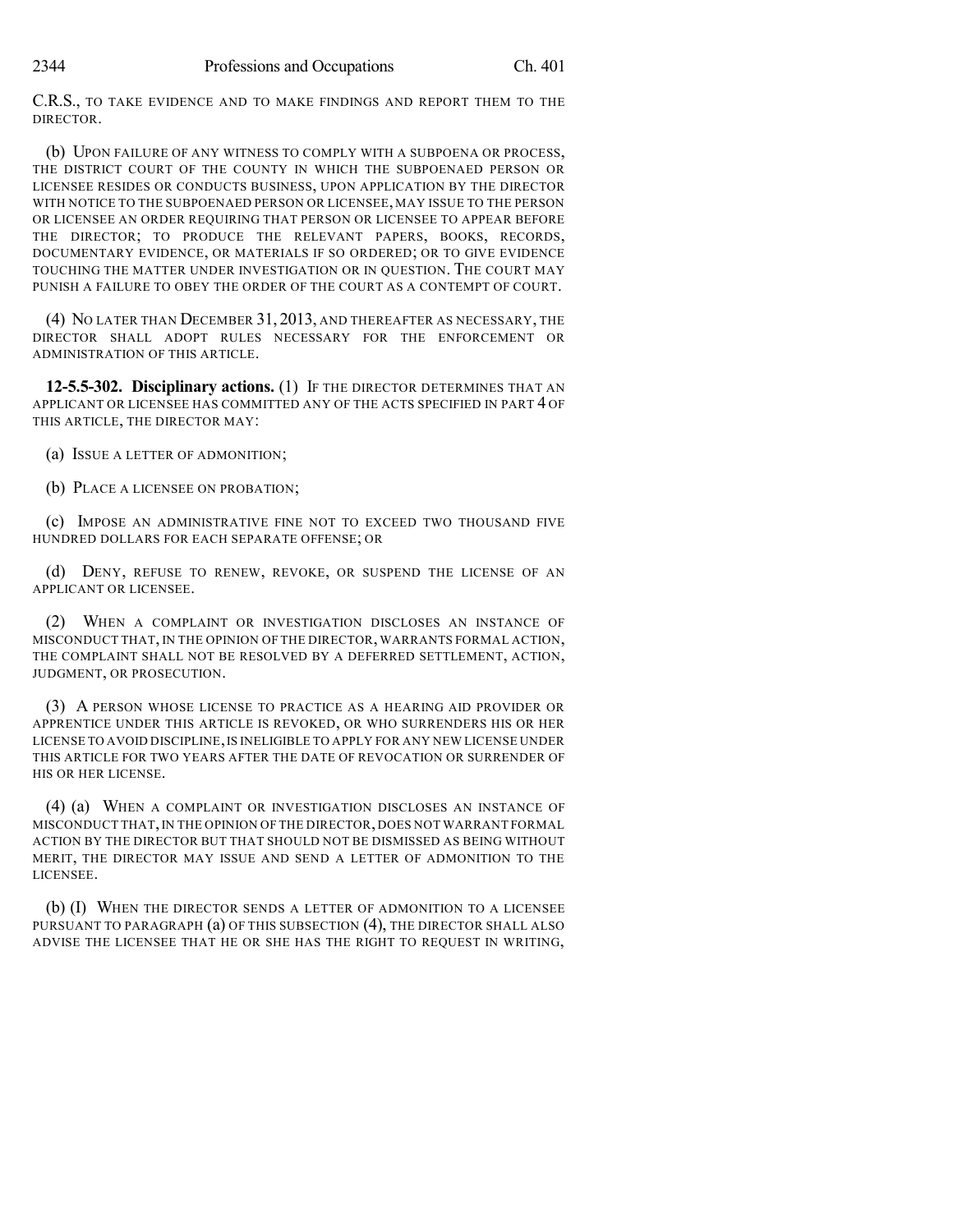WITHIN TWENTY DAYS AFTER SERVICE OF THE LETTER, THAT THE DIRECTOR INITIATE FORMAL DISCIPLINARY PROCEEDINGS TO ADJUDICATE THE PROPRIETY OF THE CONDUCT UPON WHICH THE LETTER OF ADMONITION IS BASED.

(II) IF THE LICENSEE MAKES THE REQUEST FOR ADJUDICATION, THE DIRECTOR SHALL VACATE THE LETTER OF ADMONITION AND SHALL PROCESS THE MATTER BY MEANS OF FORMAL DISCIPLINARY PROCEEDINGS.

(5) WHEN A COMPLAINT OR INVESTIGATION DISCLOSES AN INSTANCE OF CONDUCT THAT DOES NOT WARRANT FORMAL ACTION BY THE DIRECTOR AND, IN THE OPINION OF THE DIRECTOR, SHOULD BE DISMISSED, BUT THE DIRECTOR HAS NOTICED INDICATIONS OF POSSIBLE ERRANT CONDUCTBY THE LICENSEE THAT COULD LEAD TO SERIOUS CONSEQUENCES IF NOT CORRECTED, THE DIRECTOR MAY SEND THE LICENSEE A CONFIDENTIAL LETTER OF CONCERN.

(6) THE DIRECTOR SHALL NOT ENFORCE ANY PROVISIONS OF THIS ARTICLE OR RULES PROMULGATED PURSUANT TO THIS ARTICLE THAT ARE HELD UNCONSTITUTIONAL, INVALID, OR INCONSISTENT WITH FEDERAL LAWS OR REGULATIONS, INCLUDING RULES PROMULGATED BY THE UNITED STATES FOOD AND DRUG ADMINISTRATION.

(7) ALL FINES COLLECTED PURSUANT TO THIS SECTION SHALL BE TRANSMITTED TO THE STATE TREASURER, WHO SHALL CREDIT THEM TO THE GENERAL FUND.

**12-5.5-303. Cease-and-desist orders - unauthorized practice - penalties.** (1) (a) IF IT APPEARS TO THE DIRECTOR, BASED UPON CREDIBLE EVIDENCE AS PRESENTED IN A WRITTEN COMPLAINT BY ANY PERSON, THAT A LICENSEE IS ACTING IN A MANNER THAT IS A THREAT TO THE HEALTH AND SAFETY OF THE PUBLIC, OR A PERSON IS ACTING OR HAS ACTED WITHOUT THE REQUIRED LICENSE, THE DIRECTOR MAY ISSUE AN ORDER TO CEASE AND DESIST THE ACTIVITY. THE ORDER MUST SET FORTH THE STATUTES AND RULES ALLEGED TO HAVE BEEN VIOLATED, THE FACTS ALLEGED TO HAVE CONSTITUTED THE VIOLATION, THE SPECIFIC HARM THAT THREATENS THE HEALTH AND SAFETY OF THE PUBLIC, AND THE REQUIREMENT THAT ALL UNLAWFUL ACTS OR UNLICENSED PRACTICES IMMEDIATELY CEASE.

(b) WITHIN TEN DAYS AFTER SERVICE OF THE ORDER TO CEASE AND DESIST PURSUANT TO PARAGRAPH (a) OF THIS SUBSECTION (1), THE RESPONDENT MAY REQUEST A HEARING ON THE QUESTION OF WHETHER ACTS OR PRACTICES IN VIOLATION OF THIS ARTICLE HAVE OCCURRED. THE HEARING MUST BE CONDUCTED PURSUANT TO SECTIONS 24-4-104 AND 24-4-105, C.R.S.

(2) (a) IF IT APPEARS TO THE DIRECTOR, BASED UPON CREDIBLE EVIDENCE AS PRESENTED IN A WRITTEN COMPLAINT BY ANY PERSON, THAT A PERSON HAS VIOLATED ANY OTHER PORTION OF THIS ARTICLE, THEN, IN ADDITION TO ANY SPECIFIC POWERS GRANTED PURSUANT TO THIS ARTICLE, THE DIRECTOR MAY ISSUE TO THE PERSON AN ORDER TO SHOW CAUSE AS TO WHY THE DIRECTOR SHOULD NOT ISSUE A FINAL ORDER DIRECTING THE PERSON TO CEASE AND DESIST FROM THE UNLAWFUL ACT OR PRACTICE.

(b) THE DIRECTOR SHALL PROMPTLY NOTIFY THE PERSON OF THE ISSUANCE OF THE ORDER AND SHALL INCLUDE IN THE NOTICE A COPY OF THE ORDER, THE FACTUAL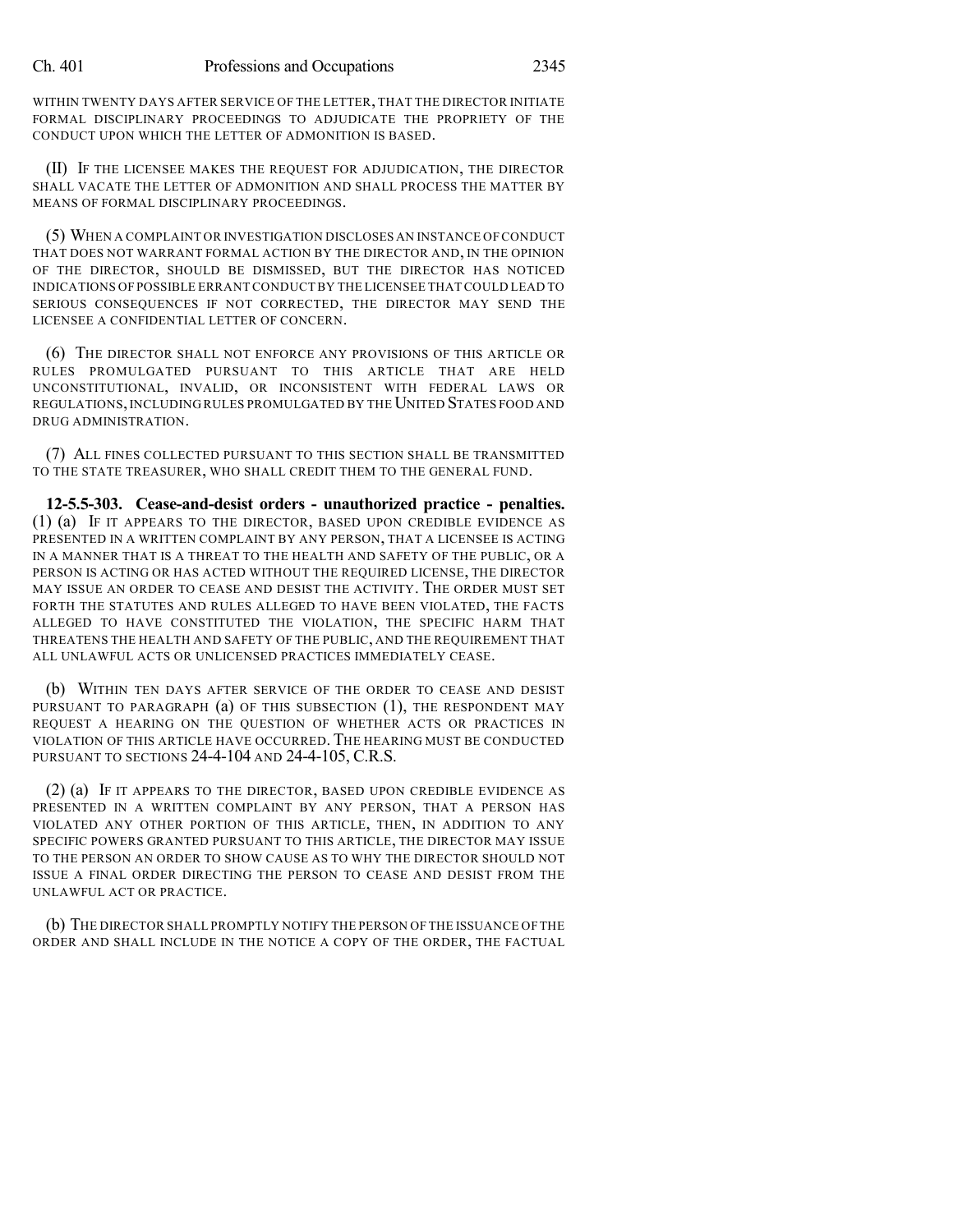AND LEGAL BASIS FOR THE ORDER, AND THE DATE SET BY THE DIRECTOR FOR A HEARING ON THE ORDER. THE DIRECTOR MAY SERVE THE NOTICE BY PERSONAL SERVICE, BY FIRST-CLASS UNITED STATES MAIL, POSTAGE PREPAID, OR AS MAY BE PRACTICABLE UPON ANY PERSON AGAINST WHOM THE ORDER IS ISSUED. PERSONAL SERVICE OR PROOF OF RECEIPT OF MAILING OF AN ORDER OR DOCUMENT PURSUANT TO THIS PARAGRAPH (b) CONSTITUTES NOTICE TO THE PERSON OF THE EXISTENCE AND CONTENTS OF THE ORDER OR DOCUMENT.

(c) (I) THE DIRECTOR MUST COMMENCE THE HEARING ON AN ORDER TO SHOW CAUSE NO SOONER THAN TEN, AND NO LATER THAN FORTY-FIVE, CALENDAR DAYS AFTER THE DATE OF TRANSMISSION OR SERVICE OF THE NOTIFICATION BY THE DIRECTOR AS PROVIDED IN PARAGRAPH  $(b)$  of this subsection (2). The director MAY CONTINUE THE HEARING BY AGREEMENT OF ALL PARTIES BASED UPON THE COMPLEXITY OF THE MATTER, NUMBER OF PARTIES TO THE MATTER, AND LEGAL ISSUES PRESENTED IN THE MATTER,BUT IN NO EVENT MAY THE DIRECTOR COMMENCE THE HEARING LATER THAN SIXTY CALENDAR DAYS AFTER THE DATE OF TRANSMISSION OR SERVICE OF THE NOTIFICATION.

(II) IF A PERSON AGAINST WHOM AN ORDER TO SHOW CAUSE HAS BEEN ISSUED PURSUANT TO PARAGRAPH (a) OF THIS SUBSECTION (2) DOES NOT APPEAR AT THE HEARING, THE DIRECTOR MAY PRESENT EVIDENCE THAT NOTIFICATION WAS PROPERLY SENT OR SERVED UPON THE PERSON PURSUANT TO PARAGRAPH (b) OF THIS SUBSECTION (2) AND ANY OTHER EVIDENCE RELATED TO THE MATTER AS THE DIRECTOR DEEMS APPROPRIATE.THE DIRECTOR SHALL ISSUE THE ORDER WITHIN TEN DAYS AFTER THE DIRECTOR'S DETERMINATION RELATED TO REASONABLE ATTEMPTS TO NOTIFY THE RESPONDENT, AND THE ORDER BECOMES FINAL AS TO THAT PERSON BY OPERATION OF LAW. THE CONDUCT OF THE HEARING IS GOVERNED BY SECTIONS 24-4-104 AND 24-4-105, C.R.S.

(III) IF THE DIRECTOR REASONABLY FINDS THAT THE PERSON AGAINST WHOM THE ORDER TO SHOW CAUSE WAS ISSUED IS ACTING OR HAS ACTED WITHOUT THE REQUIRED LICENSE OR HAS OR IS ABOUT TO ENGAGE IN ACTS OR PRACTICES CONSTITUTING VIOLATIONS OF THIS ARTICLE OR RULES ADOPTED UNDER THIS ARTICLE, THE DIRECTOR MAY ISSUE A FINAL CEASE-AND-DESIST ORDER DIRECTING THE PERSON TO CEASE AND DESIST FROM FURTHER UNLAWFUL ACTS OR UNLICENSED PRACTICES.

(IV) THE DIRECTOR SHALL PROVIDE NOTICE, IN THE MANNER SET FORTH IN PARAGRAPH (b) OF THIS SUBSECTION (2), OF THE FINAL CEASE-AND-DESIST ORDER WITHIN TEN CALENDAR DAYS AFTER THE HEARING CONDUCTED PURSUANT TO THIS PARAGRAPH (c) TO EACH PERSON AGAINST WHOM THE FINAL ORDER HAS BEEN ISSUED. THE FINAL ORDER ISSUED PURSUANT TO SUBPARAGRAPH (III) OF THIS PARAGRAPH (c) IS EFFECTIVE WHEN ISSUED AND CONSTITUTES A FINAL ORDER FOR PURPOSES OF JUDICIAL REVIEW.

(3) THE DIRECTOR MAY ENTER INTO A STIPULATION WITH A PERSON IF IT APPEARS TO THE DIRECTOR, BASED UPON CREDIBLE EVIDENCE PRESENTED TO THE DIRECTOR, THAT THE PERSON HAS ENGAGED IN OR IS ABOUT TO ENGAGE IN:

(a) AN UNLICENSED ACT OR PRACTICE;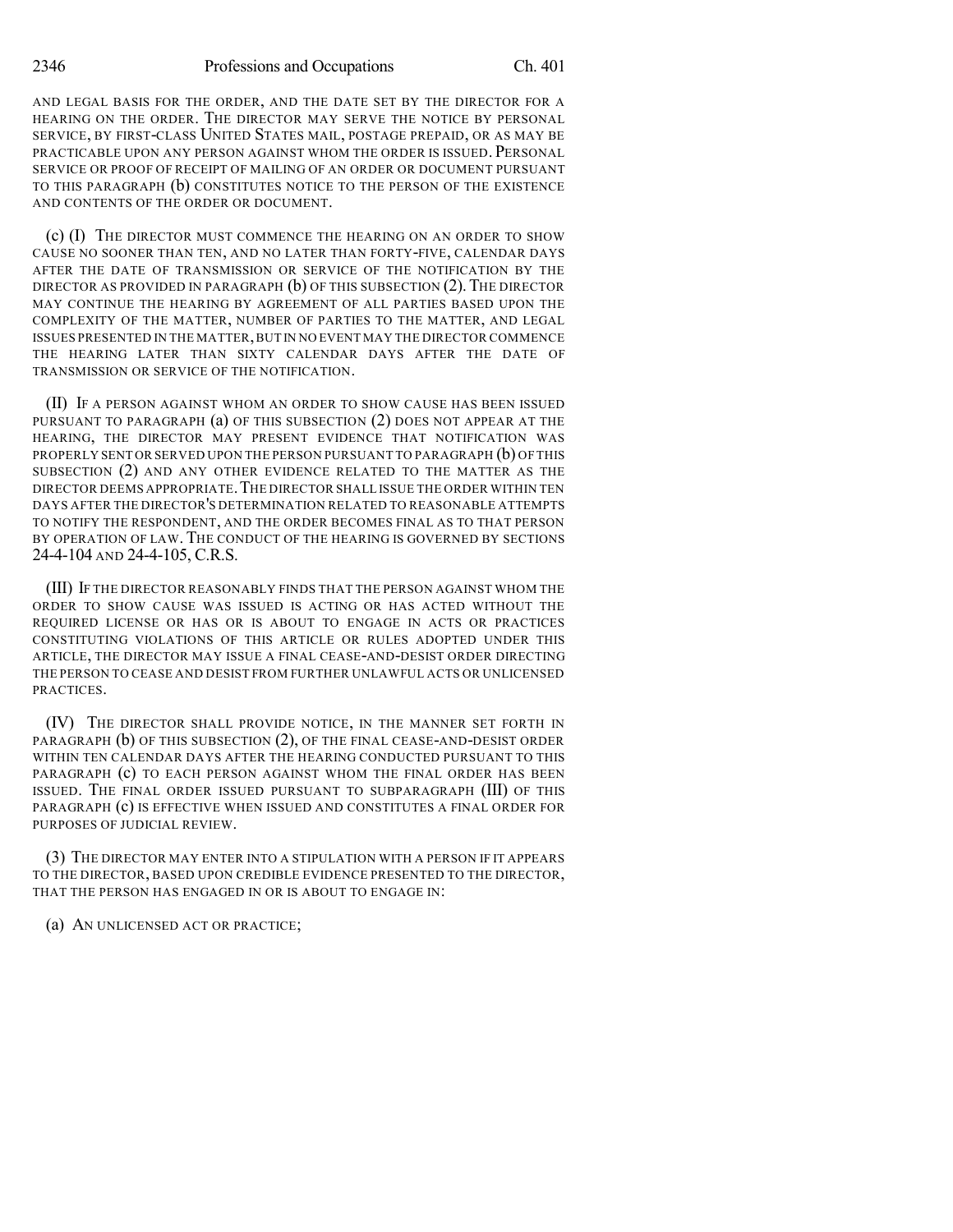#### Ch. 401 Professions and Occupations 2347

(b) AN ACT OR PRACTICE CONSTITUTING A VIOLATION OF THIS ARTICLE, A RULE PROMULGATED PURSUANT TO THIS ARTICLE,OR AN ORDER ISSUED PURSUANT TO THIS ARTICLE; OR

(c) AN ACT OR PRACTICE CONSTITUTING GROUNDS FOR ADMINISTRATIVE SANCTION PURSUANT TO THIS ARTICLE.

(4) IF ANY PERSON FAILS TO COMPLY WITH A FINAL CEASE-AND-DESIST ORDER OR A STIPULATION, THE DIRECTOR MAY REQUEST THE ATTORNEY GENERAL OR THE DISTRICT ATTORNEY FOR THE JUDICIAL DISTRICT IN WHICH THE ALLEGED VIOLATION EXISTS TO BRING, AND IF SO REQUESTED THE ATTORNEY SHALL BRING, SUIT FOR A TEMPORARY RESTRAINING ORDER AND FOR INJUNCTIVE RELIEF TO PREVENT ANY FURTHER OR CONTINUED VIOLATION OF THE FINAL ORDER.

(5) A PERSON AGGRIEVED BY THE FINAL CEASE-AND-DESIST ORDER MAY SEEK JUDICIAL REVIEW OF THE DIRECTOR'S DETERMINATION OR OF THE DIRECTOR'S FINAL ORDER IN A COURT OF COMPETENT JURISDICTION.

(6) A PERSON WHO PRACTICES OR OFFERS OR ATTEMPTS TO PRACTICE AS A HEARING AID PROVIDER OR WHO ENGAGES IN THE PRACTICE OF DISPENSING, FITTING, OR DEALING IN HEARING AIDS WITHOUT AN ACTIVE HEARING AID PROVIDER LICENSE ISSUED UNDER THIS ARTICLE COMMITS A CLASS 2 MISDEMEANOR AND SHALL BE PUNISHED AS PROVIDED IN SECTION 18-1.3-501, C.R.S., FOR THE FIRST OFFENSE, AND, FOR THE SECOND OR ANY SUBSEQUENT OFFENSE, THE PERSON COMMITS A CLASS 6 FELONY AND SHALL BE PUNISHED AS PROVIDED IN SECTION 18-1.3-401, C.R.S.

**12-5.5-304. Immunity.**THE DIRECTOR,THE DIRECTOR'S STAFF,A PERSON ACTING AS A WITNESS OR CONSULTANT TO THE DIRECTOR, AND A WITNESS TESTIFYING IN A PROCEEDING AUTHORIZED UNDER THIS ARTICLE, IS IMMUNE FROM LIABILITY IN ANY CIVIL ACTION BROUGHT AGAINST HIM OR HER FOR ACTS OCCURRING WHILE ACTING IN HIS OR HER CAPACITY AS DIRECTOR, STAFF, CONSULTANT, OR WITNESS, RESPECTIVELY, IF THE INDIVIDUAL WAS ACTING IN GOOD FAITH WITHIN THE SCOPE OF HIS OR HER RESPECTIVE CAPACITY, MADE A REASONABLE EFFORT TO OBTAIN THE FACTS OF THE MATTER AS TO WHICH HE OR SHE ACTED, AND ACTED IN THE REASONABLE BELIEF THAT THE ACTION TAKEN BY HIM OR HER WAS WARRANTED BY THE FACTS. ANY PERSON PARTICIPATING IN GOOD FAITH IN LODGING A COMPLAINT OR PARTICIPATING IN ANY INVESTIGATIVE OR ADMINISTRATIVE PROCEEDING PURSUANT TO THIS ARTICLE IS IMMUNE FROM ANY CIVIL OR CRIMINAL LIABILITY THAT MAY RESULT FROM THAT PARTICIPATION.

### PART 4 GROUNDS FOR DISCIPLINE

**12-5.5-401. Grounds for discipline.** (1) THE FOLLOWING ACTS CONSTITUTE GROUNDS FOR DISCIPLINE:

(a) MAKING A FALSE OR MISLEADING STATEMENT OR OMISSION IN AN APPLICATION FOR LICENSURE;

(b) VIOLATING ANY PROVISION OF THIS ARTICLE, A RULE PROMULGATED BY THE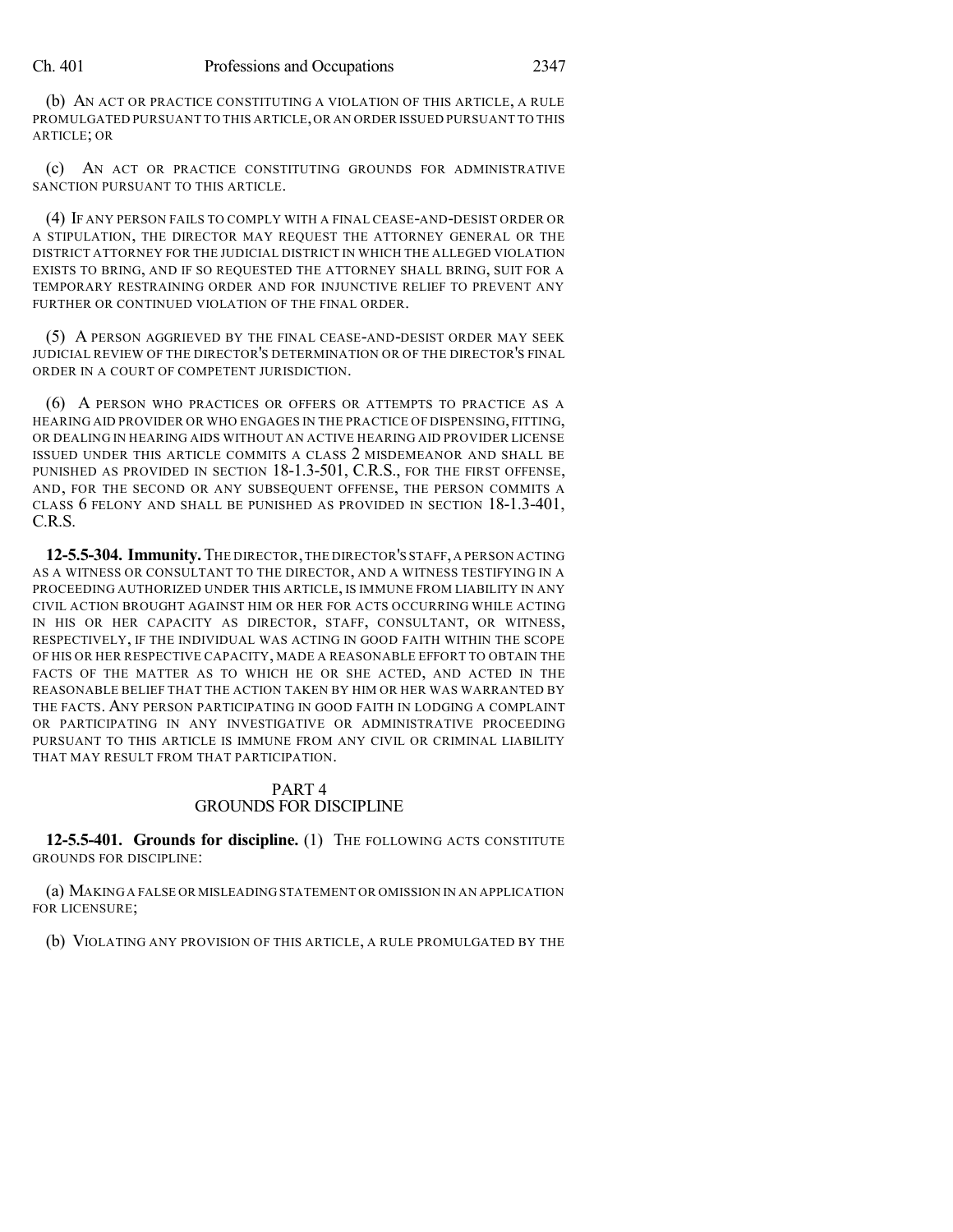DIRECTOR UNDER THIS ARTICLE,OR AN ORDER ISSUED BY THE DIRECTOR UNDER THIS ARTICLE;

(c) USING FALSE OR MISLEADING ADVERTISING;

(d) REPRESENTING THAT THE SERVICE OR ADVICE OF A PERSON LICENSED TO PRACTICE MEDICINE WILL BE USED OR MADE AVAILABLE IN THE SELECTION, FITTING, ADJUSTMENT, MAINTENANCE, OR REPAIR OF HEARING AIDS WHEN THAT IS NOT TRUE OR USING THE TERMS "DOCTOR", "CLINIC", "STATE-LICENSED CLINIC", "STATE-REGISTERED", "STATE-CERTIFIED", "STATE-APPROVED", OR ANY OTHER TERM, ABBREVIATION, OR SYMBOL WHEN IT WOULD GIVE THE FALSE IMPRESSION THAT SERVICE IS BEING PROVIDED BY PERSONS TRAINED IN MEDICINE OR THAT THE LICENSEE'S SERVICE HAS BEEN RECOMMENDED BY THE STATE WHEN THAT IS NOT THE CASE, OR WHEN IT WOULD BE FALSE OR MISLEADING;

(e) DIRECTLY OR INDIRECTLY GIVING OR OFFERING TO GIVE MONEY OR ANYTHING OF VALUE TO ANY PERSON WHO ADVISES ANOTHER IN A PROFESSIONAL CAPACITY AS AN INDUCEMENT TO INFLUENCE THE PERSON OR HAVE THE PERSON INFLUENCE OTHERS TO PURCHASE OR CONTRACT TO PURCHASE PRODUCTS SOLD OR OFFERED FOR SALE BY A LICENSEE OR INFLUENCING PERSONS TO REFRAIN FROM DEALING IN THE PRODUCTS OF COMPETITORS;

(f) EMPLOYING A DEVICE, A SCHEME, OR ARTIFICE WITH THE INTENT TO DEFRAUD A PURCHASER OF A HEARING AID;

(g) SELLING A HEARING AID TO A CHILD UNDER EIGHTEEN YEARS OF AGE WITHOUT RECEIVING DOCUMENTATION THAT THE CHILD HAS BEEN EXAMINED BY A LICENSED PHYSICIAN AND AN AUDIOLOGIST WITHIN SIX MONTHS PRIOR TO THE FITTING;

(h) INTENTIONALLY DISPOSING OF, CONCEALING, DIVERTING, CONVERTING, OR OTHERWISE FAILING TO ACCOUNT FOR ANY FUNDS OR ASSETS OF A PURCHASER OF A HEARING AID THAT IS UNDER THE APPLICANT'S, LICENSEE'S, OR APPRENTICE'S CONTROL;

(i) MAKING A FALSE OR MISLEADING STATEMENT OF FACT CONCERNING GOODS OR SERVICES OR THE BUYER'S RIGHT TO CANCEL WITH THE INTENTION OR EFFECT OF DETERRING OR PREVENTING THE BUYER FROM EXERCISING THE BUYER'S RIGHT TO CANCEL, OR REFUSING TO HONOR A BUYER'S REQUEST TO CANCEL A CONTRACT FOR THE PURCHASE OF A HEARING AID, IF THE REQUEST WAS MADE DURING THE RESCISSION PERIOD SET FORTH IN SECTION  $12-5.5-301(2)(g)$ ;

(j) CHARGING,COLLECTING, OR RECOVERING ANY COST OR FEE FOR ANY GOOD OR SERVICE THAT HAS BEEN REPRESENTED BY THE LICENSEE AS FREE;

(k) FAILING TO ADEQUATELY SUPERVISE A LICENSED HEARING AID PROVIDER APPRENTICE OR ANY EMPLOYEE PURSUANT TO SECTION 12-5.5-204 OR SECTION  $12 - 5.5 - 102(4)$  (a);

(l) EMPLOYING A SALES AGENT OR EMPLOYEE WHO VIOLATES ANY PROVISION OF THIS ARTICLE, A RULE PROMULGATED BY THE DIRECTOR UNDER THIS ARTICLE, OR AN ORDER ISSUED BY THE DIRECTOR UNDER THIS ARTICLE;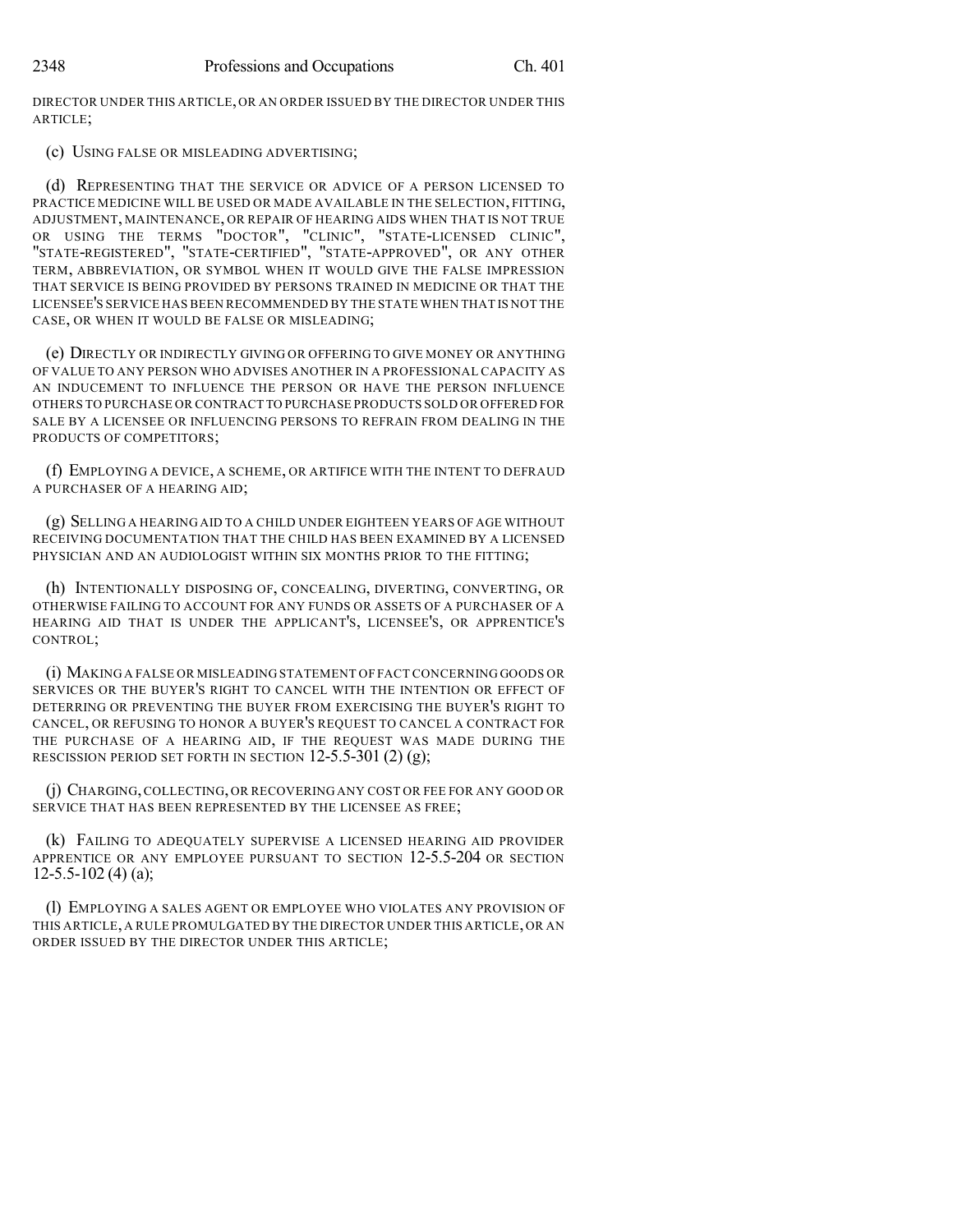(m) FAILING TO COMPLY WITH A STIPULATION OR AGREEMENT MADE WITH THE DIRECTOR OR WITH A FINAL AGENCY ORDER;

(n) FAILING TO RESPOND IN AN HONEST, MATERIALLY RESPONSIVE, AND TIMELY MANNER TO A COMPLAINT ISSUED PURSUANT TO SECTION 12-5.5-402 (4);

(o) BEING CONVICTED OF, ACCEPTING A PLEA OF GUILTY OR NOLO CONTENDERE TO, OR RECEIPT OF A DEFERRED SENTENCE IN ANY COURT FOR A FELONY OR FOR ANY CRIME INVOLVING FRAUD, DECEPTION, FALSE PRETENSE, THEFT, MISREPRESENTATION, FALSE ADVERTISING, OR DISHONEST DEALING;

(p) SELLING, DISPENSING, ADJUSTING, PROVIDING TRAINING OR TEACHING IN REGARD TO, OR OTHERWISE SERVICING SURGICALLY IMPLANTED HEARING DEVICES UNLESS THE HEARING AID PROVIDER IS AN AUDIOLOGIST OR A PHYSICIAN; AND

(q) VIOLATING THE "COLORADO CONSUMER PROTECTION ACT", ARTICLE 1, OF TITLE 6, C.R.S.

**SECTION 2.** In Colorado Revised Statutes, **amend** 6-1-114 as follows:

**6-1-114. Criminal penalties.** Upon a first conviction, any person who promotes a pyramid promotional scheme in this state or who violates any provision of part 3  $\overrightarrow{f}$  article 5.5 of title 12, C.R.S., or section 6-1-717 is guilty of a class 1 misdemeanor, as defined in section 18-1.3-501, C.R.S., and, upon a second or subsequent conviction  $\sigma f$  part 3 of article 5.5 of title 12, C.R.S., is guilty of a class 6 felony, as defined in section 18-1.3-401, C.R.S.

**SECTION 3.** In Colorado Revised Statutes, 24-34-104 **amend** (51.5) introductory portion; and **add** (51.5) (f) as follows:

**24-34-104. General assemblyreviewof regulatoryagenciesandfunctionsfor termination, continuation, or reestablishment.** (51.5) The following agencies, functions, or both, shall terminate on September 1, 2020:

(f) THE LICENSING OF HEARING AID PROVIDERS BY THE DIVISION OF PROFESSIONS AND OCCUPATIONS, PURSUANT TO ARTICLE 5.5 OF TITLE 12, C.R.S.

**SECTION 4. Appropriation.** (1) In addition to any other appropriation, there is hereby appropriated, out of any moneys in the division of professions and occupations cash fund created in section 24-34-105 (2) (b) (I), Colorado Revised Statutes, not otherwise appropriated, to the department of regulatory agencies, for the fiscal year beginning July1, 2013, the sumof \$5,794, orso much thereof asmay be necessary, to be allocated to the executive director's office and administrative services for legal services related to the implementation of this act.

(2) In addition to any other appropriation, there is hereby appropriated to the department of law, for the fiscal year beginning July 1, 2013, the sumof \$5,794, or so much thereof as may be necessary, for the provision of legal services for the department of regulatory agencies related to the implementation of this act. Said sum is from reappropriated funds received from the department of regulatory agencies out of the appropriation made in subsection (1) of this section.